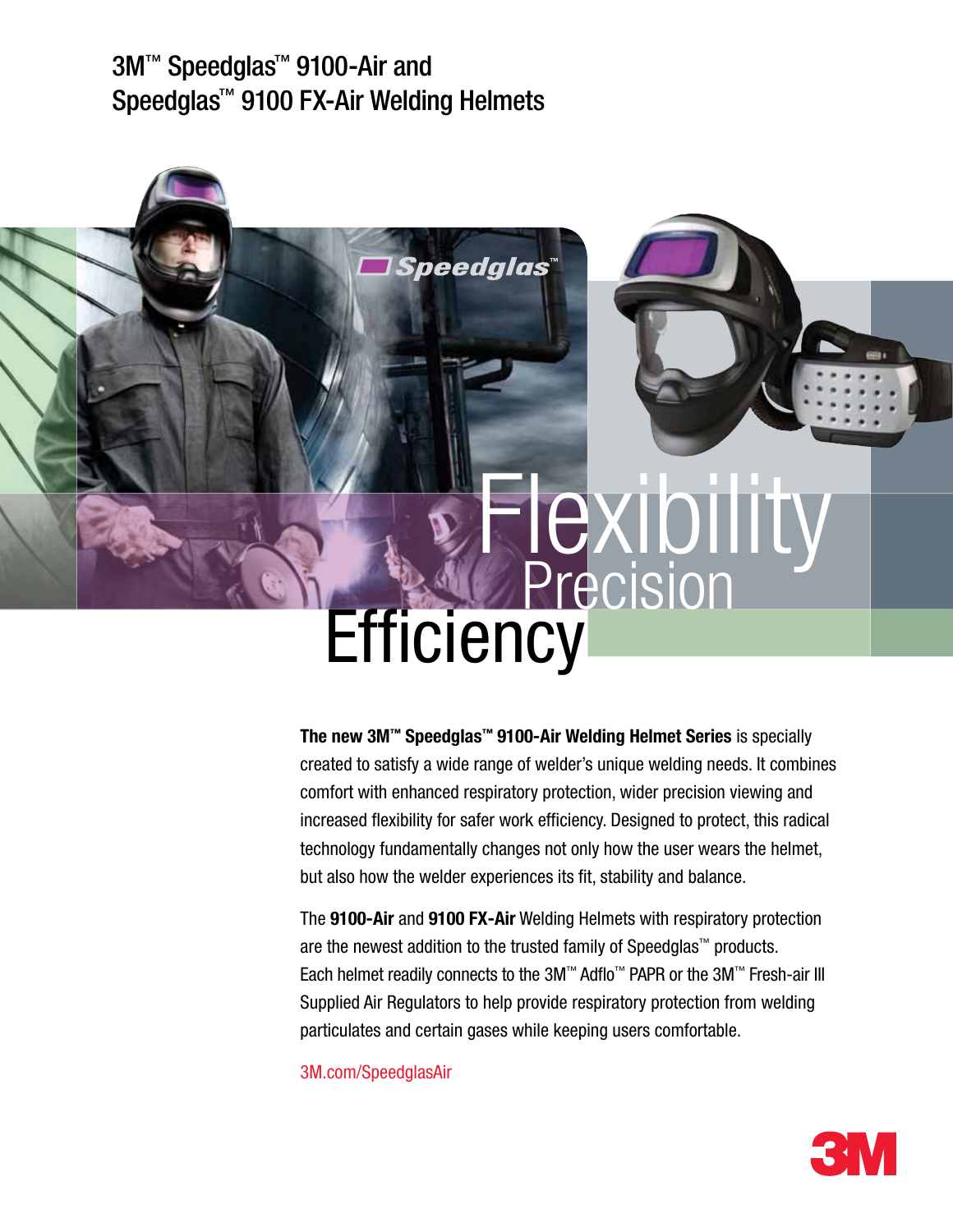# 3M™ Speedglas™ 9100-Air Welding Helmet

The new 9100-Air is designed for enhanced comfort and protection. The helmet has a smooth up-and-down pivot action that gently locks in the 'up' position. It comes with a highly adjustable head suspension system and a well-balanced design. This helps to optimize its center of gravity, keeping the helmet closer to the user's head in both the up and down positions—making the helmet feel lighter, more stable and balanced at all times.

Plus, the revolutionary design offers more coverage of vulnerable body areas, like the ears and sides of the neck, helping to protect from sparks, metal grindings and other spatter debris.

### Respiratory technology

- Air duct helps provide refreshing airflow across the entire breathing zone
- Middle air channel helps keep the ADF virtually fog free, while the two side air channels help to provide evenly distributed air to the other areas of the breathing zone

### Innovative head suspension

- Back of headband is self-adjusting and swivels to fit different head shapes
- Four settings let you determine the distance between your face and the helmet for optimum viewing
- Unique 2-strap crown adjustment for increased stability and reduced pressure on the top of the head
- Smooth ratchet mechanism lets you manually tighten the helmet to your personal preference



**Respiratory Protection** Both helmets readily connect to two different 3M™ air delivery units.



The 3M™ Adflo™ PAPR is an ideal solution where powered air respiratory protection is desired.



The 3M™ Fresh-air III Supplied Air Regulators are available for those who seek a supplied air respiratory protection and can provide up to  $+/-$  50 $\degree$ F (28 $\degree$ C) heating or cooling for increased productivity.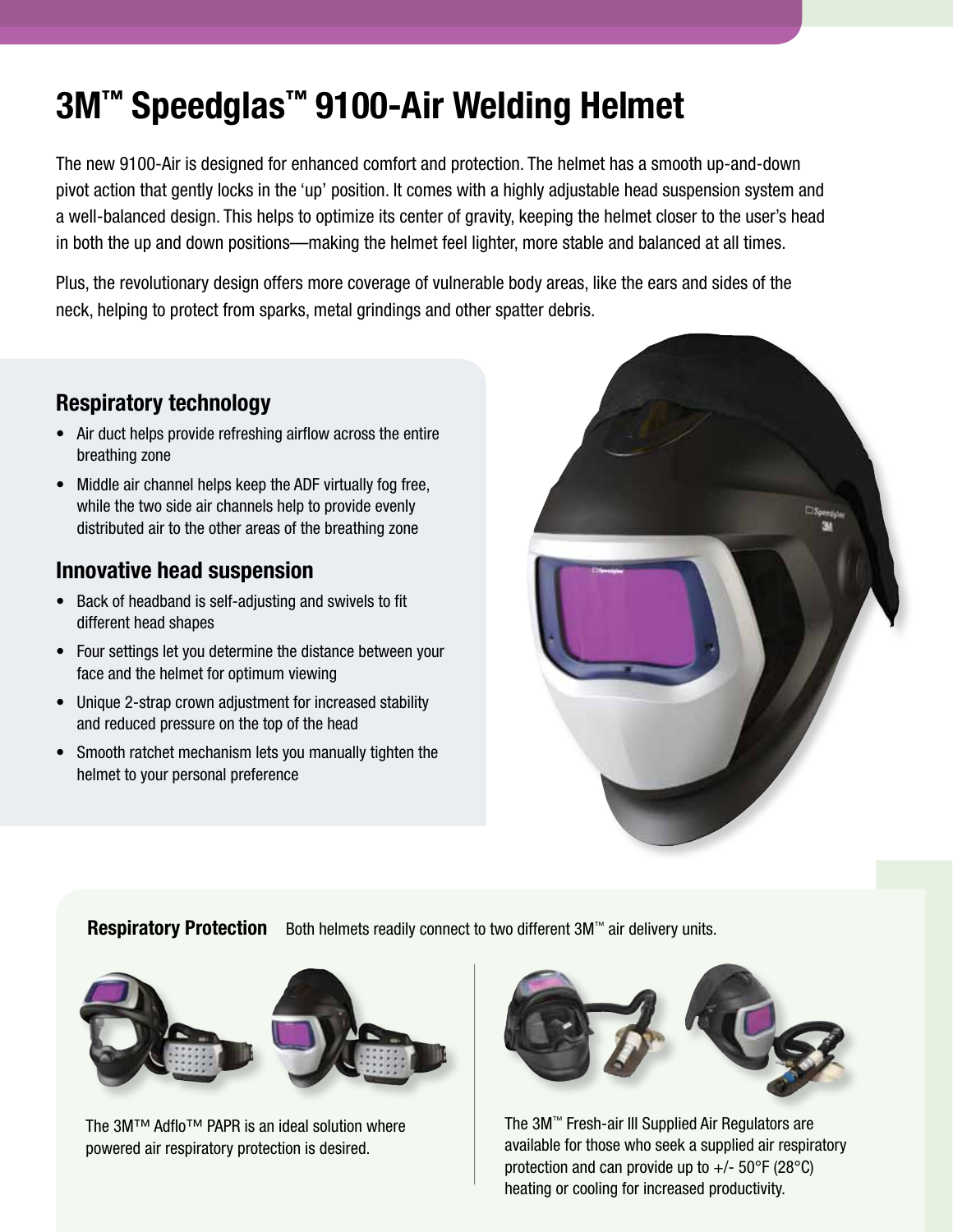# 3M™ Speedglas™ 9100 FX-Air Welding Helmet

## Improved air delivery system

- Front of face air delivery helps provide cooling for hot work environments, while keeping the grinding visor virtually fog free
- Adjustable breathing tube at back of helmet is made of flexible tubing, so it does not stick out rigidly and lets users work in tight spaces or when lying on their back
- Respiratory protection is maintained when outer shield (ADF) is flipped in the upward position
- Breathing tube is attached to the headband instead of the helmet, so there is less pulling on the helmet from the breathing tube

## Unique helmet design

- A clear, large (approx.  $8"$  x 4.25") view that is ideal for precision grinding and set-up tasks in low-light conditions
- • Shade 5 SideWindows provide peripheral vision for increased safety when the welding shield is in place, optional covers are available to block the SideWindows for times when other welders are nearby
- Extended helmet coverage helps to protect from harmful UV rays that can contribute to skin cancer
- Clear inner grinding visor widened for increased peripheral vision enables users to work in tight spaces without turning their head

The new 9100 FX-Air combines 3M's legendary Speedglas quality and auto darkening technology (ADF) with an innovative wide-view grinding visor and improved respiratory protection system to give welders an all-in-one solution for more welding flexibility, precision and efficiency.

A smooth flip-up pivot mechanism assures effortless transition from welding to grinding modes. The exceptionally clear, wide grinding visor offers a greater field of view.



#### Superior optics

The 3M™ Speedglas™ 9100 Series Welding Auto Darkening Filters (ADFs) continue our tradition of outstanding optical quality, including uniform shading and minimal distortion across the entire filter viewing area.

- Both new helmets are compatible with of any of the three Speedglas<sup>TM</sup> ADFs of differing sizes (9100X, 9100V, 9100XX), and feature a built-in mag plate holder
- Seven user-selectable dark shades (5, 8-13), with the option to lock-in your shade for torch and plasma cutting
- A tack welding comfort mode to help reduce eye fatigue during tacking applications, and a shade 3 grinding mode
- Outstanding low-amp TIG performance, even on settings as low as 1 amp



|        | Viewing area (approx.) Battery life (approx.) |           |
|--------|-----------------------------------------------|-----------|
| 9100V  | $1.8 \times 3.7$ inch                         | 2.800 hrs |
| 9100X  | $2.1 \times 4.2$ inch                         | 2,500 hrs |
| 9100XX | $2.8 \times 4.2$ inch                         | 2.000 hrs |